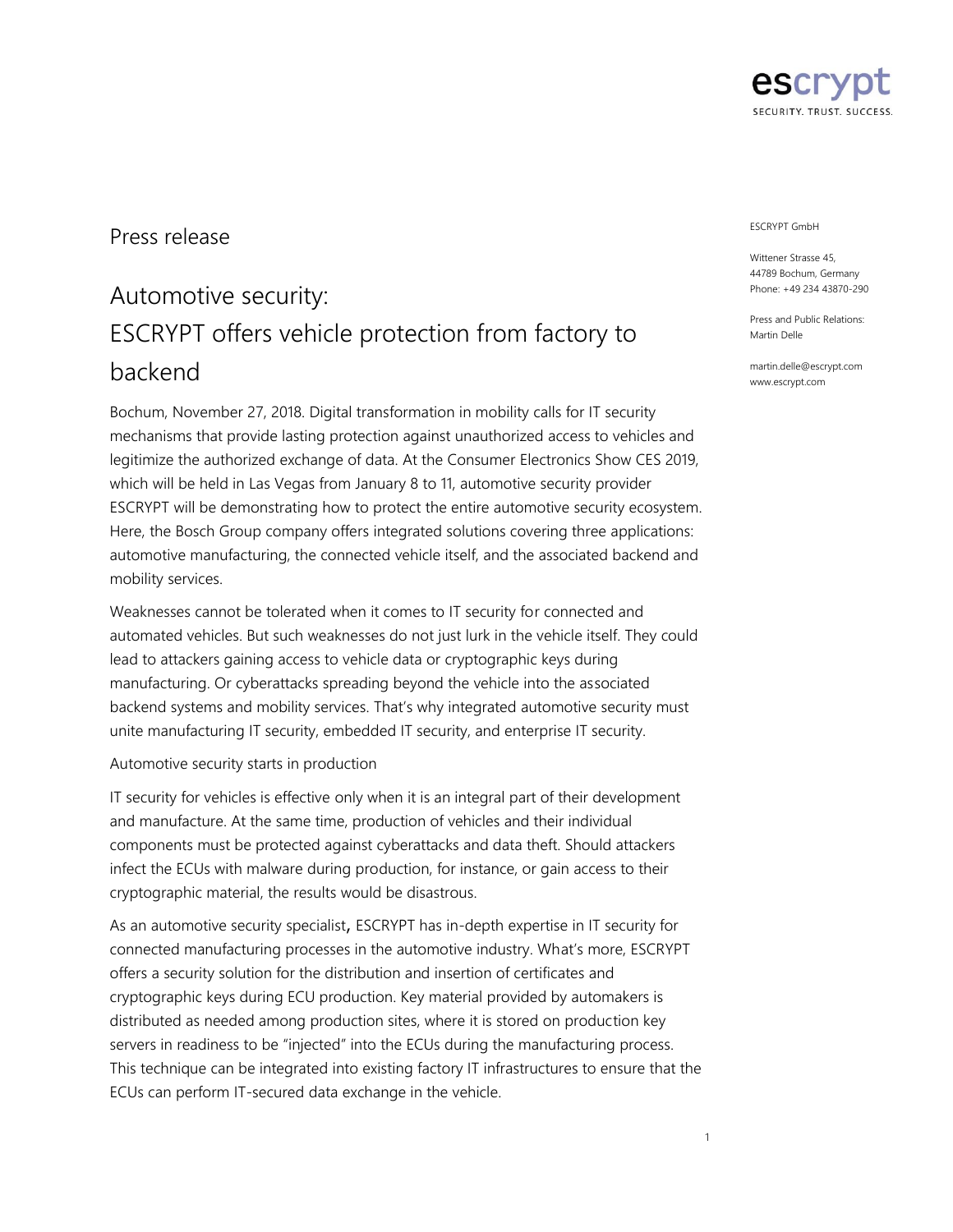

## Protecting the vehicle using embedded security components

In addition, various security components are required to protect vehicles in road traffic across all functional levels, depending on the degree of connectivity and automation. Starting with the processor of the individual ECU, this extends from protecting on-board communication and the E/E architecture through to specific security solutions for V2X communication and vehicle IT infrastructure.

ESCRYPT offers a comprehensive portfolio of embedded automotive security solutions that interact according to the individual security approach of each vehicle platform: HSM firmware, ASPICE-compliant cryptographic library, automotive Ethernet firewall, intrusion detection system (IDS), protection of keyless locking systems, SDK for secure V2X communication and protection of the V2X infrastructure, and solutions for secure overthe-air data transmission.

## Backend service: Security for the entire vehicle life cycle

Security-specific backend services are indispensable in maintaining the IT security of vehicles over their entire life cycle, and throughout many development cycles of cyberattacks. In the Security Operations Center, cyberattacks on the vehicle fleet are aggregated, evaluated with self-learning analysis tools, forensically evaluated, and security updates are rolled out. It is also essential to protect the operating backend systems, hosting systems, and data streams for the vehicle's connected online services (e.g. for map updates) or mobility services (e.g. car sharing or ride hailing) at all times.

Demand is as high for automotive-specific security expertise as it is for traditional enterprise IT security tools. ESCRYPT offers big data analysis systems for the security backend as well as consulting and security services for vulnerability management and incident response.

"With increasingly connected manufacturing, connected vehicles on the road, and connected backend services, the automotive industry must concert its IT security measures across the board," says Dr. Uwe Müller, Head of Cyber Security Solutions at ESCRYPT. "From the development and production of vehicles and mobility services to their marketing and operation and the protection of data and know-how, in the future IT security must be embedded thoroughly in automakers' DNA."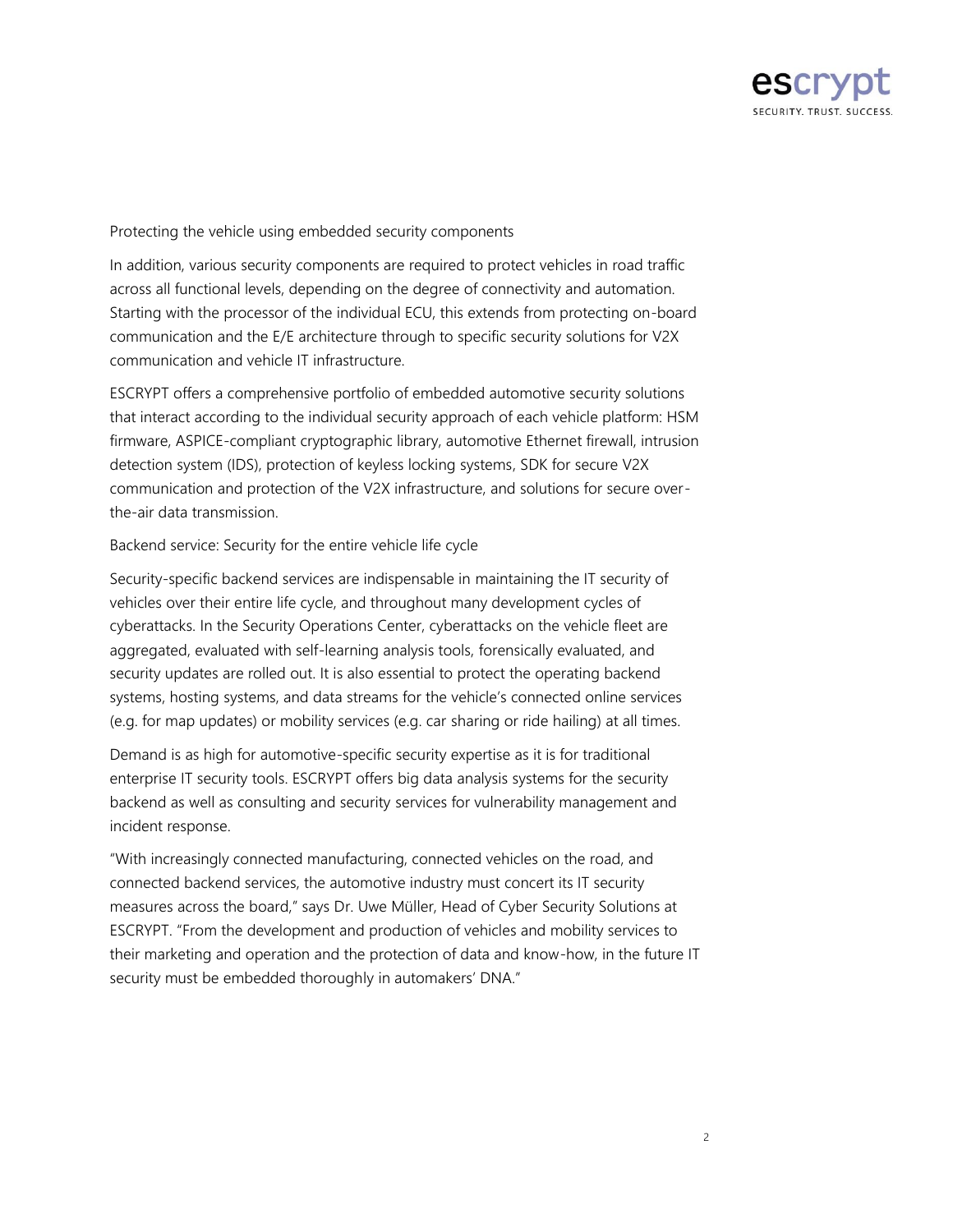

## About ESCRYPT

ESCRYPT is a leading supplier of IT security solutions in embedded systems and of consulting and services for enterprise security and IT-secured manufacturing. Millions of ESCRYPT solutions are currently in use, especially in automotive security and automotive manufacturing applications. In addition, ESCRYPT provides dedicated security services for corporate IT to the Bosch Group and its products.

ESCRYPT was acquired by the Bosch Group subsidiary ETAS GmbH in 2012 and is headquartered in Bochum, Germany. The company is active all over the world with locations in the UK, France, Sweden, the US, Canada, India, China, Korea, and Japan.

More information is available at [www.escrypt.com](file://///fe00fs78.de.bosch.com/SEC-PG$/SEC-MKC/05_Public_Relations/Press_releases/2018/PI_Automotive_Firewall/www.escrypt.com)

Contact for press inquiries Martin Delle ESCRYPT GmbH +49 234 43870-290 [martin.delle@escrypt.com](mailto:martin.delle@escrypt.com)